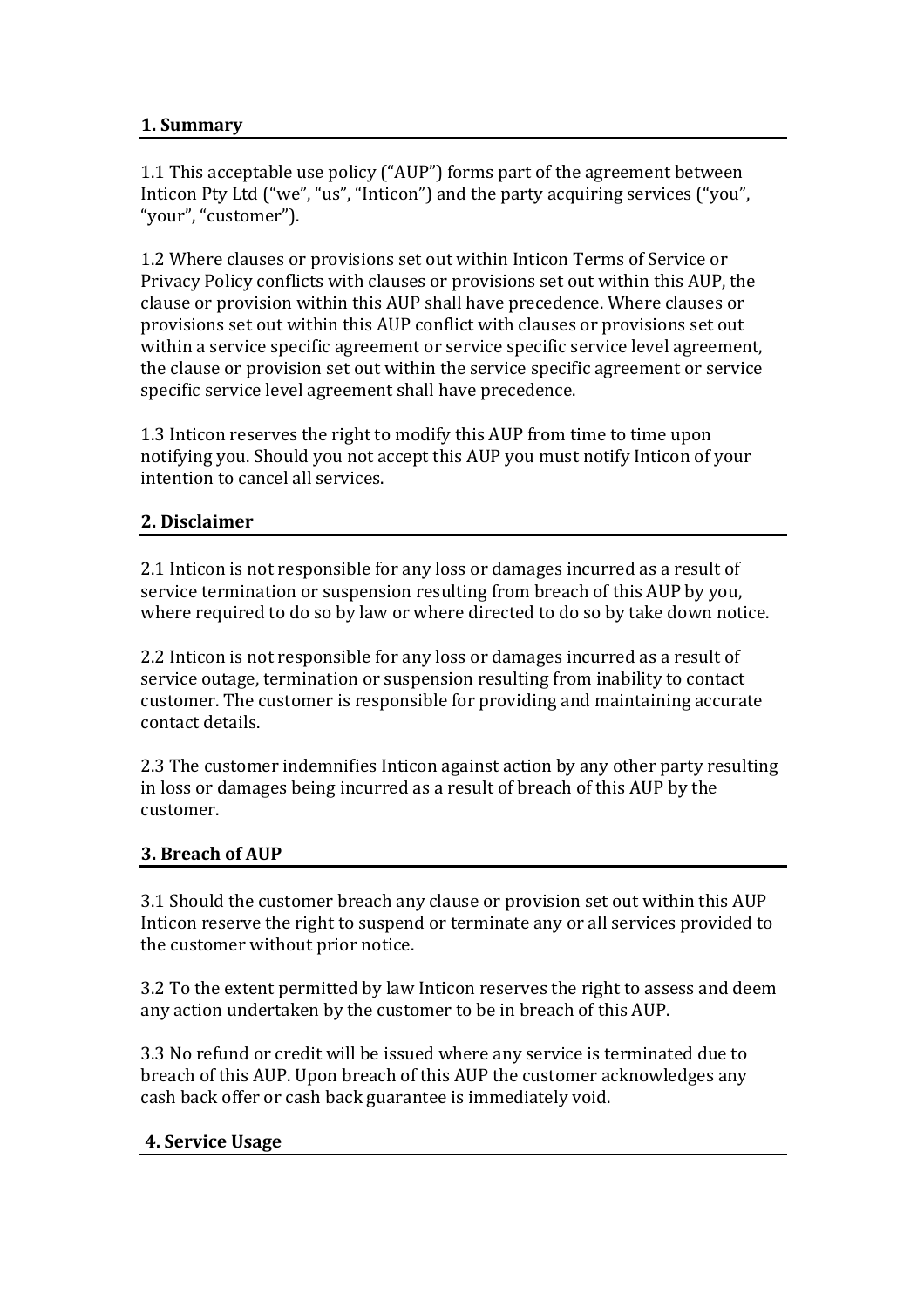4.1 You must not use any Inticon service to breach any law or regulation.

4.2 You must not generate excessive load on any Inticon resource including but not limited to hardware infrastructure (Including but not limited to shared hosting servers, routing equipment) or network links owned or operated by Inticon which would result in degradation of service to other Inticon customers or impede the ability of Inticon to operate or manage infrastructure correctly. Unless prevented by law Inticon will be the sole arbitrator when determining if usage is excessive or unreasonable.

4.3 You must not use any Inticon service to store, publish or transmit personal information or material (Including but not limited to date of birth, contact information, photos) pertaining to a third party unless the third party has granted explicit permission to do so or the information is shown to be currently readily available within the public domain.

4.4 You must not use any Inticon service to store, publish or transmit works, copyrighted or otherwise, belonging to a third party unless the third party has granted explicit permission to do so.

4.5 You must not use any Inticon service to perform scans or probes of hosts or servers belonging to Inticon or any third party unless the third party has granted explicit permission to do so. This includes but is not limited to port scans or scans for software vulnerabilities.

4.6 You must not use any Inticon service to exploit, attack, deny service to or access without permission any hosts or servers belonging to Inticon or any third party.

4.7 You must not use any Inticon service to operate any IRC server, IRC client, IRC bot or Proxy (Including but not limited to HTTP proxy server).

4.8 You must not use any Inticon service to transmit or distribute unsolicited email, SPAM or UCE. This includes but is not limited to relaying SPAM email via Inticon servers via an email client, hosting insecure or malicious code allowing a third party to relay SPAM email via Inticon servers.

4.9 You must not use any Inticon service to store, transmit or distribute any computer virus, worm, Trojan or malicious code.

4.10 It is the responsibly of the customer to ensure any data stored or hosted on Inticon servers is secure from an application level exploit (including but not limited to SQL Injection) and that applications (including but not limited to Content Management Systems, Blog Systems) are maintained and up to date. Should Inticon become aware of insecure code or exploited services the services may be suspended without prior notice.

4.11 You must not use any Inticon service to store, publish or transmit any material classified RC or X by the Australian Classification Board.